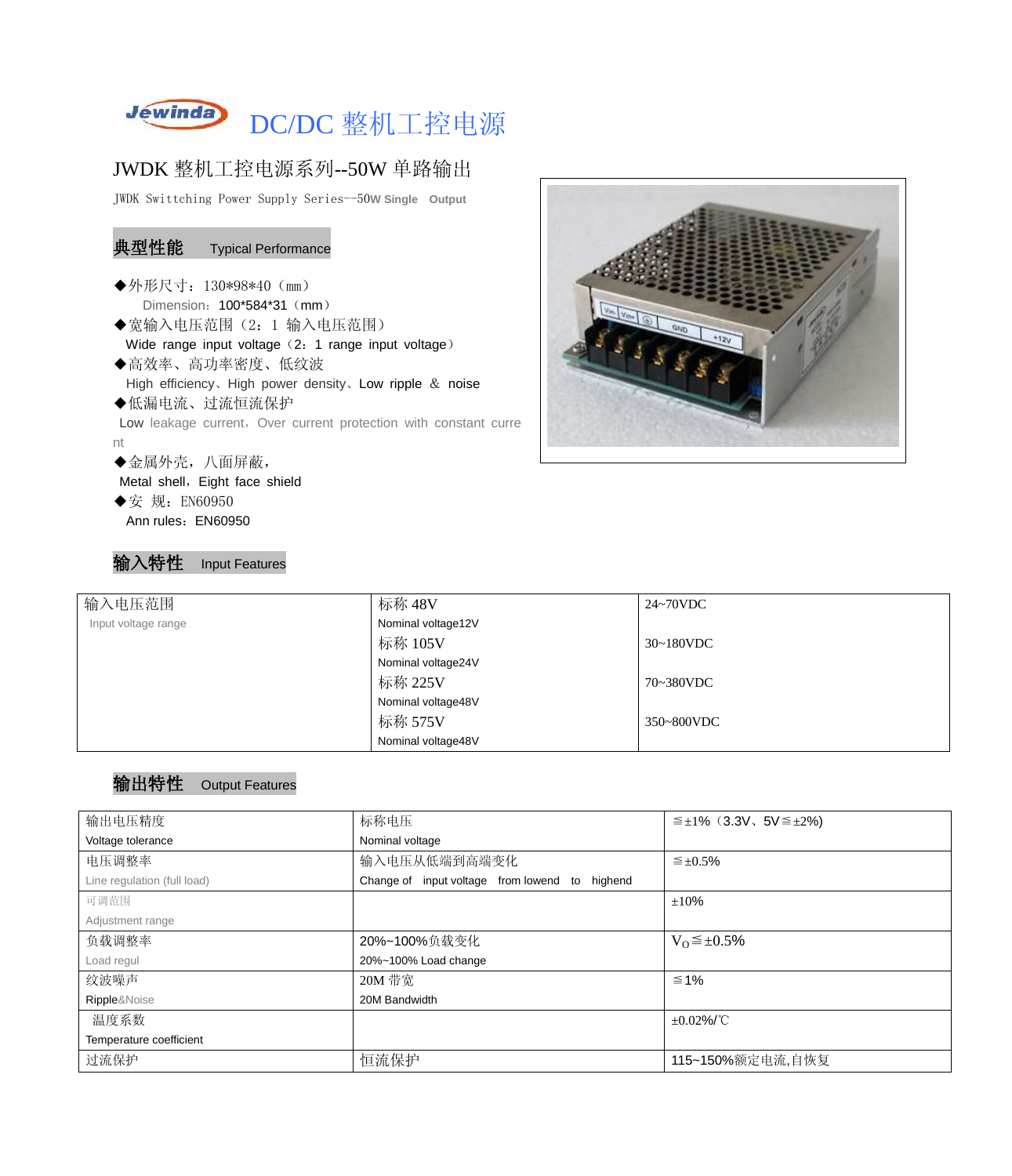| Output overcircuit Protection   | constant current                          | 115~150% rated output circuit, auto recovery |  |  |
|---------------------------------|-------------------------------------------|----------------------------------------------|--|--|
| 短路保护                            |                                           | 长期, 自恢复                                      |  |  |
| <b>Short Circuit Protection</b> |                                           | Long-term, auto recovery                     |  |  |
| 过冲幅度                            | 25%额定负载变化                                 | $≤25\mu$ S                                   |  |  |
| Overshoot                       | 25% rated load change                     |                                              |  |  |
|                                 | $\Delta$ V <sub>01</sub> /V <sub>01</sub> | $\leq \pm 5.0\%$                             |  |  |

### 一般特性 General Features

| 隔离耐压                  | 输入对输出、输入对地<br><b>2500VAC</b>              |                                                                                       |  |
|-----------------------|-------------------------------------------|---------------------------------------------------------------------------------------|--|
| Withstand voltage     | $I/P$ -O/P, $I/P$ -F/G                    |                                                                                       |  |
|                       | 输出对地                                      | 500VAC                                                                                |  |
|                       | $O/P - F/G$                               |                                                                                       |  |
|                       | (1分钟, 漏电流 ≦2mA)                           |                                                                                       |  |
|                       | $(1$ Mintute leakage current) $\leq$ 2mA) |                                                                                       |  |
| 绝缘电阻                  | 500V                                      | $\geq$ 50M $\Omega$                                                                   |  |
| Isolation resistance  |                                           |                                                                                       |  |
| <b>MTBF</b>           | 环境 25℃                                    | 2.0 $*10^5$ Hrs                                                                       |  |
|                       | Environment $25^{\circ}$ C                |                                                                                       |  |
| 工作温度                  | 55℃以上降额使用                                 | $-25^{\circ}\text{C}-70^{\circ}\text{C}$ (-40 $^{\circ}\text{C}-70^{\circ}\text{C}$ ) |  |
| Operating temperature | Above 55°C derating make                  |                                                                                       |  |
| 储存温度                  |                                           | $-40^{\circ}$ C $-85^{\circ}$ C                                                       |  |
| Storage temperature   |                                           |                                                                                       |  |
| 工作相对湿度                | 无凝露及结冰现象                                  | 10%~-90%RH                                                                            |  |
| Operating humidity    | (non condensing)                          |                                                                                       |  |
| 储存相对湿度                | 无凝露及结冰现象                                  | 5%~-95%RH                                                                             |  |
| Storage humidity      | (non condensing)                          |                                                                                       |  |
| 冷却方式                  |                                           | 自然冷却                                                                                  |  |
| Cooling method        |                                           | Convection                                                                            |  |

命名方式 Naming Rules

# JWDK50-48 S 5